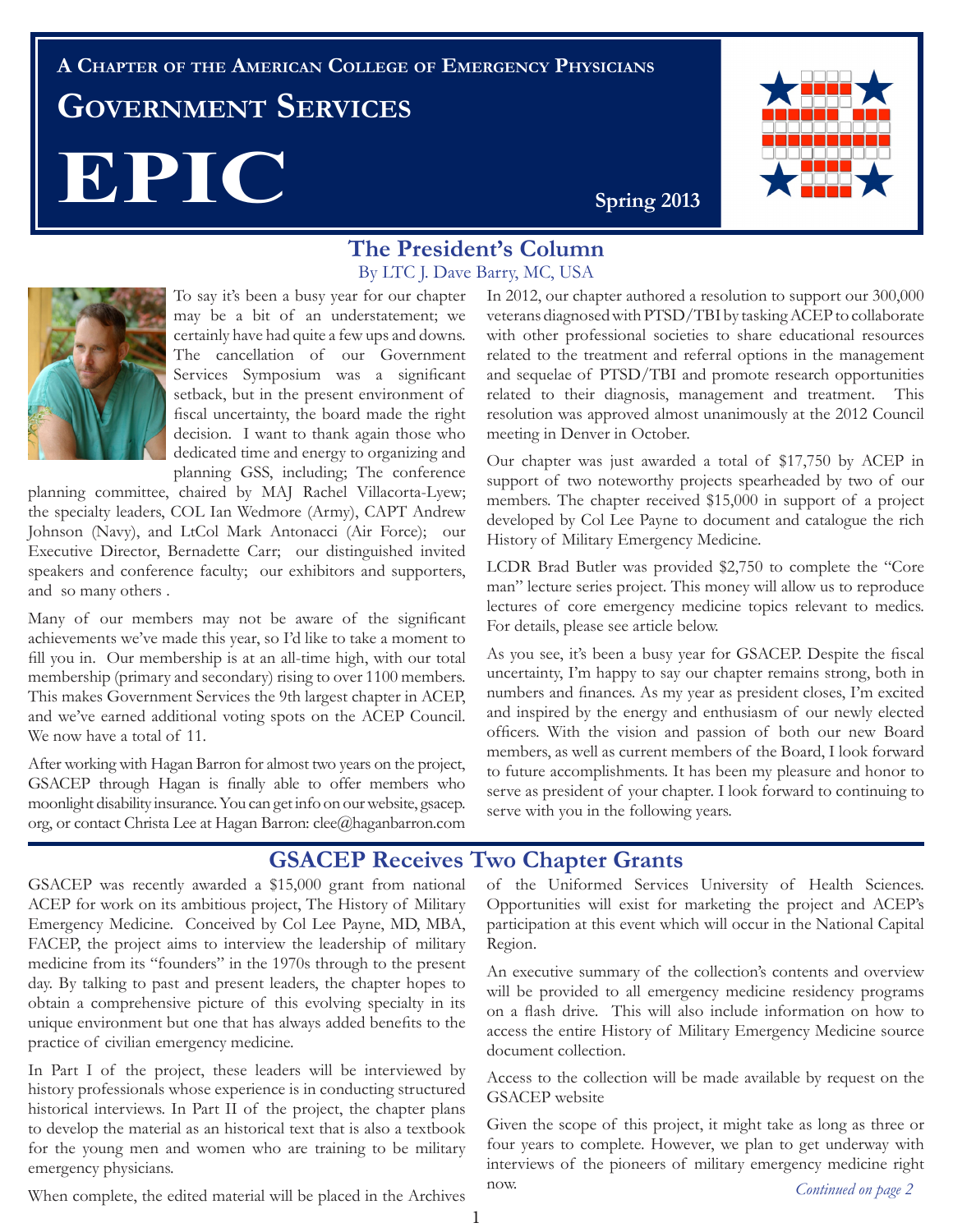328 Eighth Ave, Suite 142 New York NY 10001 Phone 877-531-3044 Fax: 866-277-8620 www.gsacep.org

**President**  Col Christopher Scharenbrock, MD, FACEP scharenbrock4@yahoo.com

**President Elect**  Maj Torree McGowan, MD, FACEP torree.mcgowan@us.af.mil

**Immediate Past President** LTC J. Dave Barry, MD, FACEP james.barry@med.navy.mil

**Sec-Treasurer** David S. McClellan, MD, FACEP dsmcclella@aol.com

**Resident Representative**  CPT Daniel Brillhart, MD danbrillhart@gmail.com

#### **Councillors**

LCDR David Bruner,MD david.bruner@med.navy.mil LTC Robert Gerhardt, MD, MPH, FACEP Robert.gerhardt@us.army.mil Chad Kessler, MD, MHPE, FACEP chad.kessler@va.gov CDR Lanny Littlejohn, MD lanny.littlejohn@med.navy.mil MAJ Nadia Pearson, MD nadia.pearson@gmail.com Gillian Schmitz, MD, FACEP gillianmd@gmail.com MAJ Rachel Villacorta, MD, FACEP rvillacorta10@gmail.com

#### **Awards Committee**

Maj Torree McGowan, MD, FACEP torree.mcgowan@us.af.mil

**Communications Committee**

MAJ Torree McGowan, MD Webmaster torree@zoho.com MAJ Rachel Villacorta-Lyew, MD, FACEP, EPIC Editor, rvillacorta10@gmail.com

**Conference Committee** MAJ Rachel Villacorta-Lyew, MD, FACEP, Chair

**Membership Committee** Gillian Schmitz, MD, FACEP, Chair gillianmd@gmail.com

**Executive Director** Bernadette Carr gsacep@aol.com

*The opinions and assertions in this issue are solely those of the authors, or GSACEP, and are not necessarily those of the Department of Defense or any other US government agency.*

#### *GSACEP Receives Grants continued* **GSACEP**

We also recognize that this will be a costly project, but one that is truly necessary and beneficial. We will be seeking other grants and financial support, but we also ask you to please consider donating. If you visit our website, gsacep.org, you will be able to access a donation page, or to donate sums above \$1000, contact the chapter at gsacep@aol.com.

GSACEP also received a national ACEP grant for \$2750 to create, publish, and distribute the "Core" man Lecture Series. This series was developed by GSACEP member and Navy Reservist LCDR Brad Butler, MD, FACEP, during his deployments. While on Active Duty in Okinawa, Japan, in 2010, and during his deployment to the Role III Hospital in Kandahar, AFG, last year, LCDR Butler realized the need for an easy to use core lecture series to

enable emergency physicians to give brief lectures to our corpsmen and medics, who are always hungry for education. To this end, he created a series of brief, onepage lectures. The ACEP grant will enable GSACEP to put together PowerPoint presentations for this core series and distribute them on CD to our members. LCDR put together a "quad service" group of emergency physicians and emergency medicine residents to complete this project. A special thanks to LT Lauren Oliveira (NMCSD EM residency), CAPT Brian Kitamura (Army National Guard member and Maricopa Medical Center EM resident), CAPT Patrick Glynn (US Air Force and Maricopa Medical Center EM resident) and CAPT Tom Bostwick (US Coast Guard (ret) and Maricopa Medical Center EM Faculty) for their work on this project.

### **From the Editor's Desk**

#### MAJ Rachel Villacorta-Lyew, MC, USA

Here is an especially robust and hearty issue of EPIC! With the unfortunate cancellation of Government Services Symposium, we have lost the opportunity to network and share information face to face. As the chair of the conference planning committee, I was particularly disappointed but remain optimistic that our organization will continue to find ways to strengthen our military and government service connections in the practice of emergency medicine. With the sequester looming over an already bleak financial and political climate, we will have to create innovative opportunities for members to network and obtain practice specific CME credits. Please participate in the upcoming surveys to help GSACEP develop and tailor these opportunities to your needs.

Take a few moments to peruse this issue as it highlights many of the strengths of our emergency medicine colleagues and our organization among the GSACEP chapter awards recognizing the achievements of our members, ACEP grants to further improve the practice of military emergency medicine, and the way ahead outlined by our specialty leaders. Also, please recognize the increasing involvement and presence of our Veteran's Administration colleagues with the recent election of our new council members. I believe with the evolution of our government's financial priorities and their involvement in foreign policy, the partnership among the medical communities of the military and VA will need to become stronger than ever to face new challenges.

There are great things we have done and are continuing to do as a specialty and as an organization! Thank you for all of your contributions!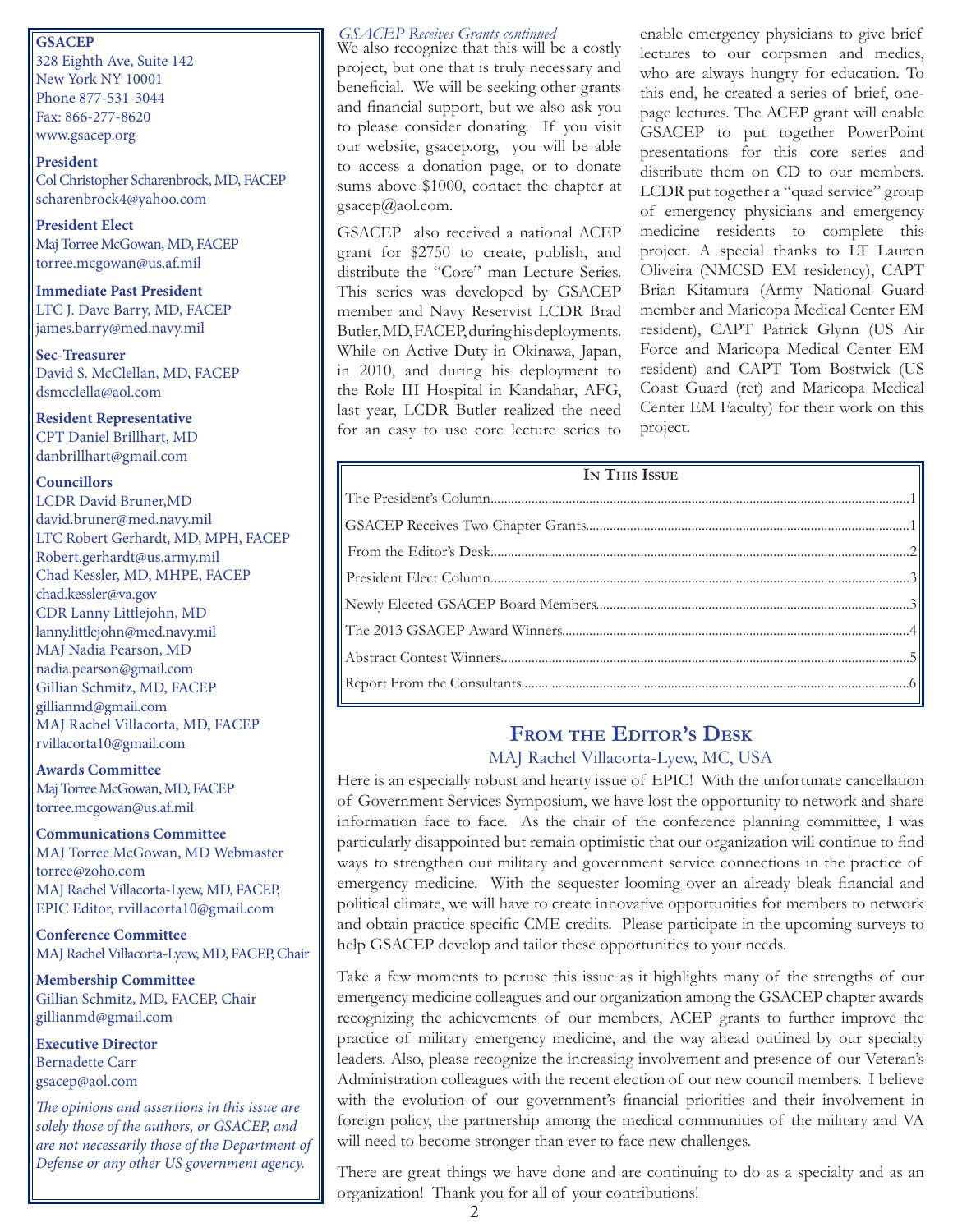#### **President Elect Column: Turning Obstacles into Incentives** By Col Christopher G. Scharenbrock, USAF, MC



As I am about to start my year as President of GSACEP, I have to admit experiencing sadness that we were unable to hold GSS 2013 in San Antonio this year. The Conference Committee, led by MAJ

Rachel Villacorta-Lyew, had developed an outstanding curriculum, with great speakers, and topics relevant to military and VA Emergency Medicine. However, the loss of

central funding was a big blow to the prospects of having adequate attendance to make the conference a fiscally responsible activity this year.

The Board of Directors will meet in the near future to discuss the way forward for future conferences. With current national budgetary uncertainty, I think there's a good chance that funding for CME TDY's may be a thing of the past. If that's true, federal physicians will still need CME credits to maintain state licensure and will need to budget some of their hard-earned dollars to meet those requirements. While there are many inexpensive online CME venues that can be accessed to meet CME requirements, it is my hope that our membership, and others, will see the value in attending future symposia from GSACEP.

Why? Well, the registration fees for GSACEP are lower than most other conferences, with no additional fees for attending an Ultrasound program, LLSA review, or Oral Board Course, all of which have been included in over-all curriculum these past years.

There is also no other emergency medicine conference that has so many speakers with unique military emergency medicine experience. Finally, and certainly not least, it is an outstanding venue to network with other military and federal emergency physicians. It is also a way to recognize our talent by presenting special awards at the meeting, and to enjoy ourselves in off-hour activities. I know the Board of Directors will do whatever we can to maintain a meeting with the best possible value for our members.

 So, after cancelling my hotel reservations and changing my flight plans to take me home to California instead of San Antonio, I decided that this is only a temporary setback for GSACEP and to look forward to our organization competing on a level playing field to attract attendees to a world-class conference next year. In the words of Ralph Waldo Emerson, "Fractures well-cured make us more strong". Let's use these current difficulties to become better.

Finally, as Chair of the Awards Committee, I would like to thank all those who nominated members for awards. After a slow start, we received award packages that were well-written with candidates who were all outstanding. The Board reviewed the packages, and after considerable discussion, chose this year's winners. I encourage you to read about them in another portion of this newsletter. The criteria for awards is unlikely to change significantly over the next year. As you watch your colleagues do outstanding things over the coming months, start considering them for GSACEP awards in 2014. It's never too early (or too late) to recognize outstanding performance.

### **Newly Elected GSACEP Board Members**

Congratulations to our newly elected Board members. They will assume their new roles on the GS Board this month, March 2013.



President Elect: Maj Torree McGowan, USAF, MC



Resident Representative: CPT Daniel Brillhart, MC, USA



Councillor: LCDR David Bruner, MC, USN



Councillor: Chad Kessler, MD, MHPE, FACEP



Councillor: MAJ Nadia Pearson, MC, USA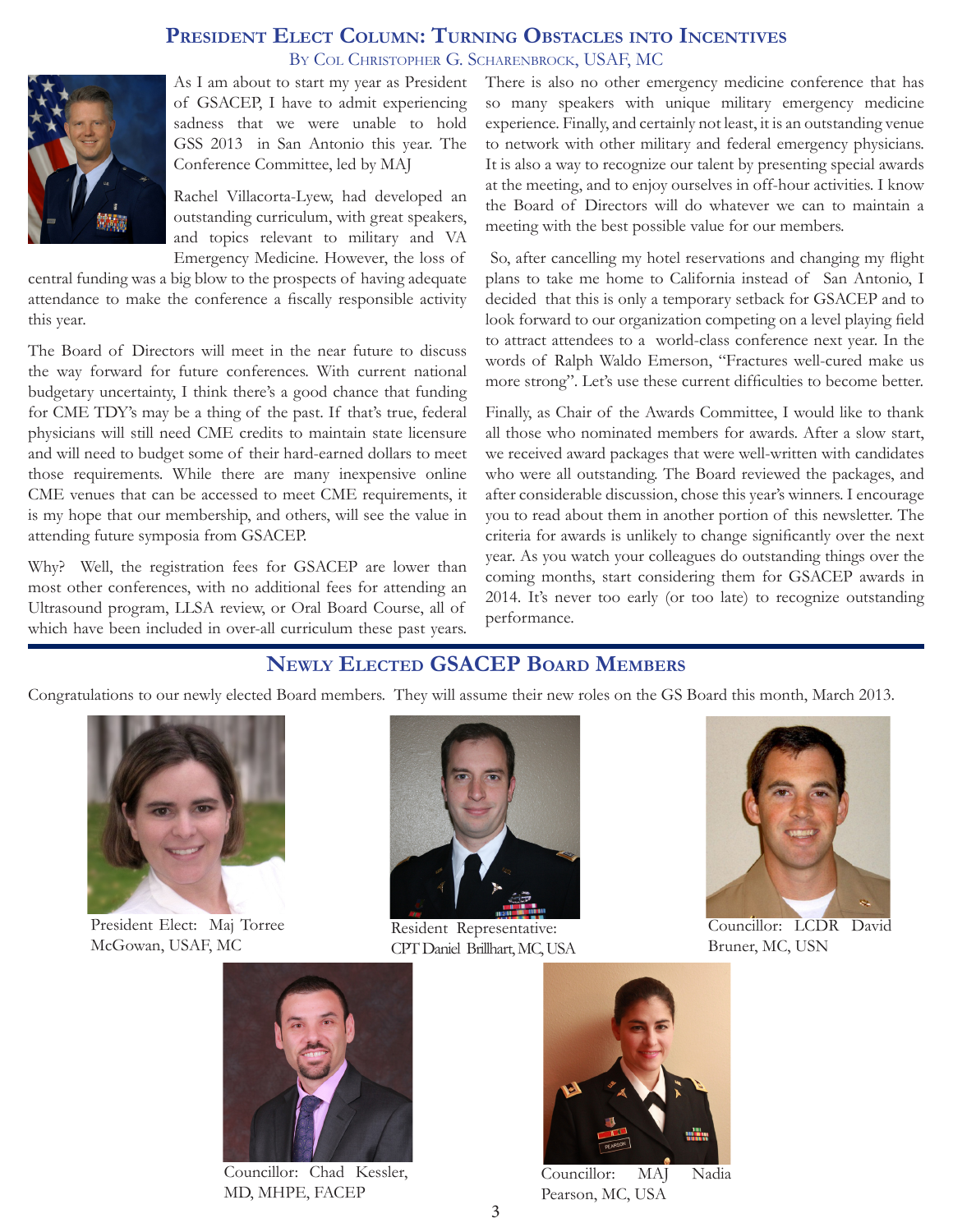#### **The 2013 GSACEP Award Winners**

#### **EXCELLENCE IN MILITARY EMERGENCY MEDICINE AWARD: COL Ian Wedmore, MD, FACEP**



This year's recipient of GSACEP's highest award, Col Ian Wedmore, MC, USA, has excelled across three military career paths – clinical, operational and academic. He has served as faculty at Madigan Army Medical Center EM residency since 2005 in multiple positions including Interim Chief, Dept. of Emergency Medicine, 2009-2010. Col Wedmore currently serves as Fellowship Director, Austere and Wilderness Medicine, which he started. He has faculty appointments at three medical universities and over 200 presentations at the local, regional, national, and international levels. A respected researcher, Ian has contributed to over 39 publications, served on five editorial boards, and been an editor of two books. In 2005, he was awarded the Medical Corps Surgeon General's "A" designator for academic achievements in Emergency Medicine. In 2011, he received the international diploma of mountain medicine.

His contributions to operational medicine are even more impressive. He has probably more deployments than any military emergency medicine physician. He is a highly decorated and respected leader in the Special Operations Forces (SOF) community. COL Wedmore has deployed to both Iraq and Afghanistan on numerous occasions and five times served in Command Surgeon roles. Ian is the recipient of multiple military awards to include the Bronze star with 3 Oak Leaf Clusters, the Combat Medical Badge, the Airborne Badge and the Air Assault Badge. In addition, he has taken his experiences and battlefield skills and weaved them through his academic career fostering innovation and improving combat care.

Since 2004, COL Wedmore has served as Emergency Medicine Consultant to the Army Surgeon General. He has led Army EM through some challenging times with diplomatic and collaborative style. He is a longtime GSACEP and ACEP member and frequent lecturer at Government Services Symposium. Over the past several years, he has helped to introduce new curriculum, and he has been a staunch advocate for the meeting during some challenging times. He is a role model servant leader.

#### **MEDICAL DIRECTOR AWARD: LTC(p) Timothy Barron, DO, FS, FACEP**



As Joint Task Force Chief, Department of Emergency Medicine, Ft Belvoir, VA, LTC Tim Barron, MC, USA, was instrumental in designing the new Fort Belvoir Community Hospital ED. Essentially creating a 21st century Emergency Department de novo, with limited resources in an austere fiscal climate was nothing short of herculean. As part of this process, Tim Barron implemented a state of the art Fast Track and created an ED "rapid response team" that responds to any part of the hospital to promptly retrieve patients for emergency care. Through it all, LTC Barron managed this process with his trademark enthusiasm and equanimity. Despite a record-breaking 51,000 encounters last year, 204 employees, and a budget of 14 million dollars in his department, Tim still manages to see patients every week with a provider satisfaction score of 99% -- and he directs the Fort Belvoir EMT training program for the AMEDD to include the 68W and CLS sustainment training program.

In short, Tim Barron inspires confidence in his staff, colleagues, superiors and patients alike. He possesses a rare combination of superior clinical ability, leadership, administrative excellence and military bearing that makes him a role model for junior officers and civilian staff alike. It is no wonder that he was a below zone promotion to O-6.

LTC Barron, a recipient of the Bronze Star, had already departed for his third deployment when GSACEP notified him that he was to receive the 2013 GSACEP Medical Director Award. We're glad the news has finally caught up with him.

#### **RISING STAR AWARD: MAJ Tristan Knutson, MD, FACEP**



Assistant Program Director at Madigan Army Medical Center, Ft. Lewis, WA, MAJ Knutson, MC, USA, has impressed his peers by his dedication to senior residents, meeting with them regularly for advice and professional development. He has also had multiple positive initiatives as Assistant Director. Under his leadership, the residency was able to easily transition from one reading curriculum to another, and overhauled its feedback system. He personally conducts a monthly journal review with all senior residents.

As a faculty member at Madigan, Tristan deployed once to Iraq, and later volunteered for a second deployment to Afghanistan. He has served on multiple departmental and hospital committees, and has a substantial number of publications, textbook chapters and poster presentations to his credit.

MAJ Knutson's work ethic is what truly sets him apart and makes him unique. He leads by example, showing up early for every grand rounds, journal club, simulation day, and live tissue lab. Not once has he complained about being overworked, or compared his workload with that of his peers; in fact, he keeps asking for more.

In sum, Tristan Knutson is a Rising Star in military emergency medicine and a worthy recipient of GSACEP's Rising Star award for 2013.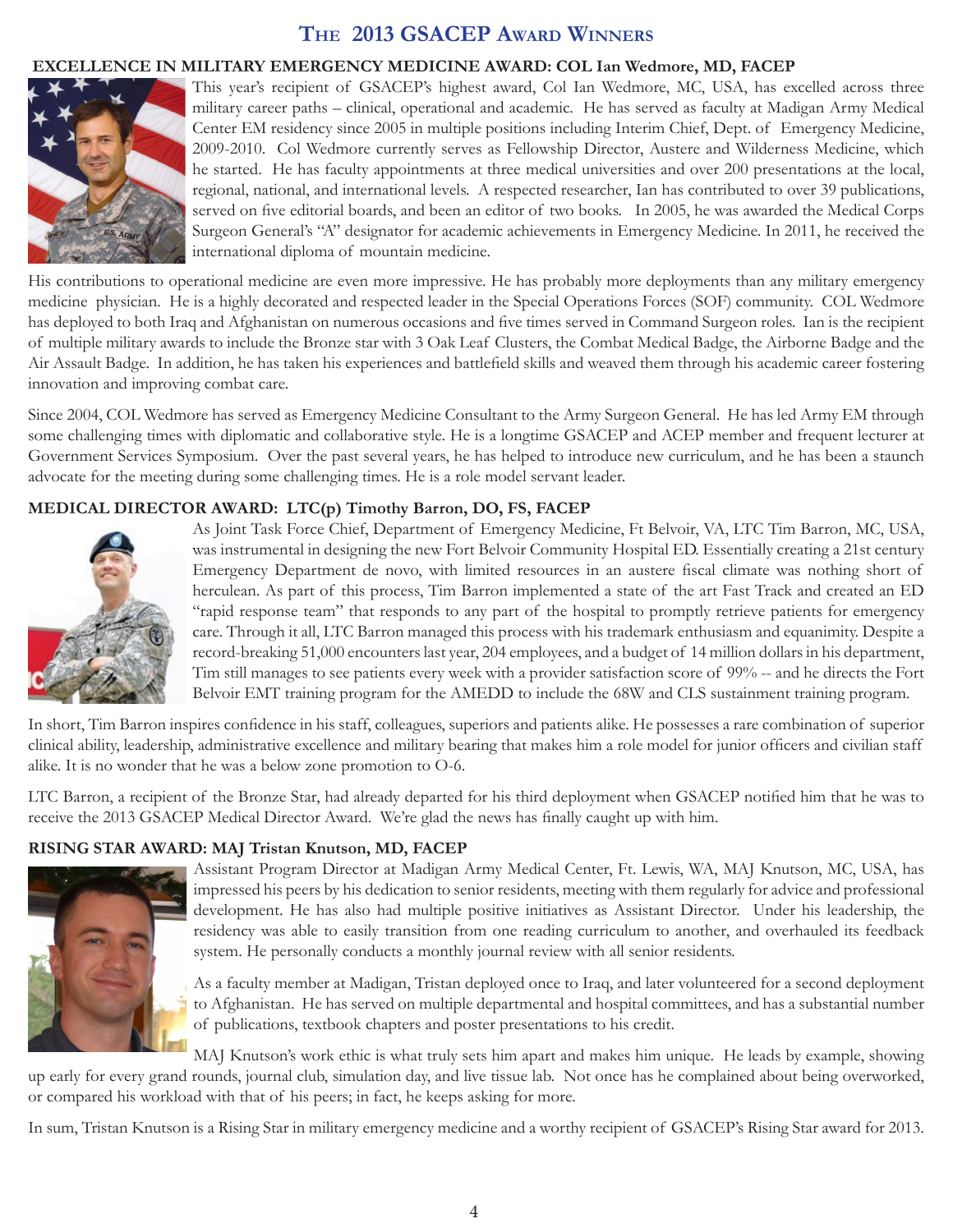#### **LEADERSHIP and ADVOCACY AWARD: CPT Laura Cookman, MD**



CPT Laura Cookman, MC, USA, has been impressing her leadership and peers since she arrived in the residency program at Madigan Army Medical Center, Ft. Lewis, WA. Staff and peers awarded her EM-1 of the year; EM-2 of the year, and selected her to be Chief Resident in her final year of residency. CPT Cookman also currently serves as resident liaison on the Board of Washington ACEP, and attended SA as an Alternate.

Her leadership skills and academic achievements have repeatedly put her at the forefront in her young career. She received the Distinguished Military Graduate Award from the Army ROTC upon her graduation from Wake Forest University. She was valedictorian of her class at George Washington University School of Medicine. Now, she can further hone her skills as a recipient of GSACEP's Fellowship. "I am very honored to receive this fellowship. I look forward to working with GSACEP over this next year and more years to come," says CPT

Cookman.

#### **LEADERSHIP and ADVOCACY AWARD: CPT Brett A. Matzek, MD**



Chief Resident at Darnall Army Medical Center, Ft. Sam Houston, TX., CPT Brett Matzek, MC, USA, plans to be a career military physician. His understanding that his role as a physician and officer requires strong leadership skills led him ultimately to seek the GSACEP Fellowship. Recognizing that there is no "formal" training on leadership, CPT Matzek sought leadership roles at Darnall including the procedure lab coordinator, and Chief Resident. "I believe the LAC fellowship will give me the opportunity to become more involved with both GSACEP and ACEP though Board meetings and by taking a more active role among the leadership. It will help me establish relationships that will prove very useful in the small world of emergency medicine. By attending the LAC in DC, I will further gain the skills needed to interact and communicate with Congressional leaders. These skills, no doubt will benefit me, but also benefit emergency medicine as a whole. The more active

leaders we have, the bigger voice we have."

#### **Abstract Competition Winners**

While GSS 2013 was cancelled, we still received a number of outstanding abstract submissions. Of the 19 submitted, these are the winners:

#### **1st Place:**

Low-dose ketamine vs. morphine for acute pain control in the ED - a randomized, prospective, double-blinded trial. \*CPT Steven G. Schauer, DO - EM Resident (PG3), San Antonio Military Medical Center (SAMMC), San Antonio, TX. Co-authors include Maj Josh Miller, LtCol Vik Bebarta, Victoria Ganem, Maj Sarah Abel, and Capt Sean Ray of SAMMC.

#### **2nd Place:**

Prescription stimulant misuse in a military population - prevalence and risk factors. \*MAJ Jennifer N. Kennedy, DO - EM Resident (PG3), San Antonio Military Medical Center (SAMMC), San Antonio, TX. Co-authors include LtCol Vik Bebarta, Col Shawn Varney, Victoria Ganem.

#### **3rd Place:**

Transcricothyroid ultrasound for confirmation of endotracheal tube placement by U.S. military EM providers \*Capt Michael Rabener, MMS, DSc-EMPA-C; Staff PA, San Antonio Military Medical Center (SAMMC), San Antonio, TX. Co-authors include MAJ Eric Chin, CPT Chase Donaldson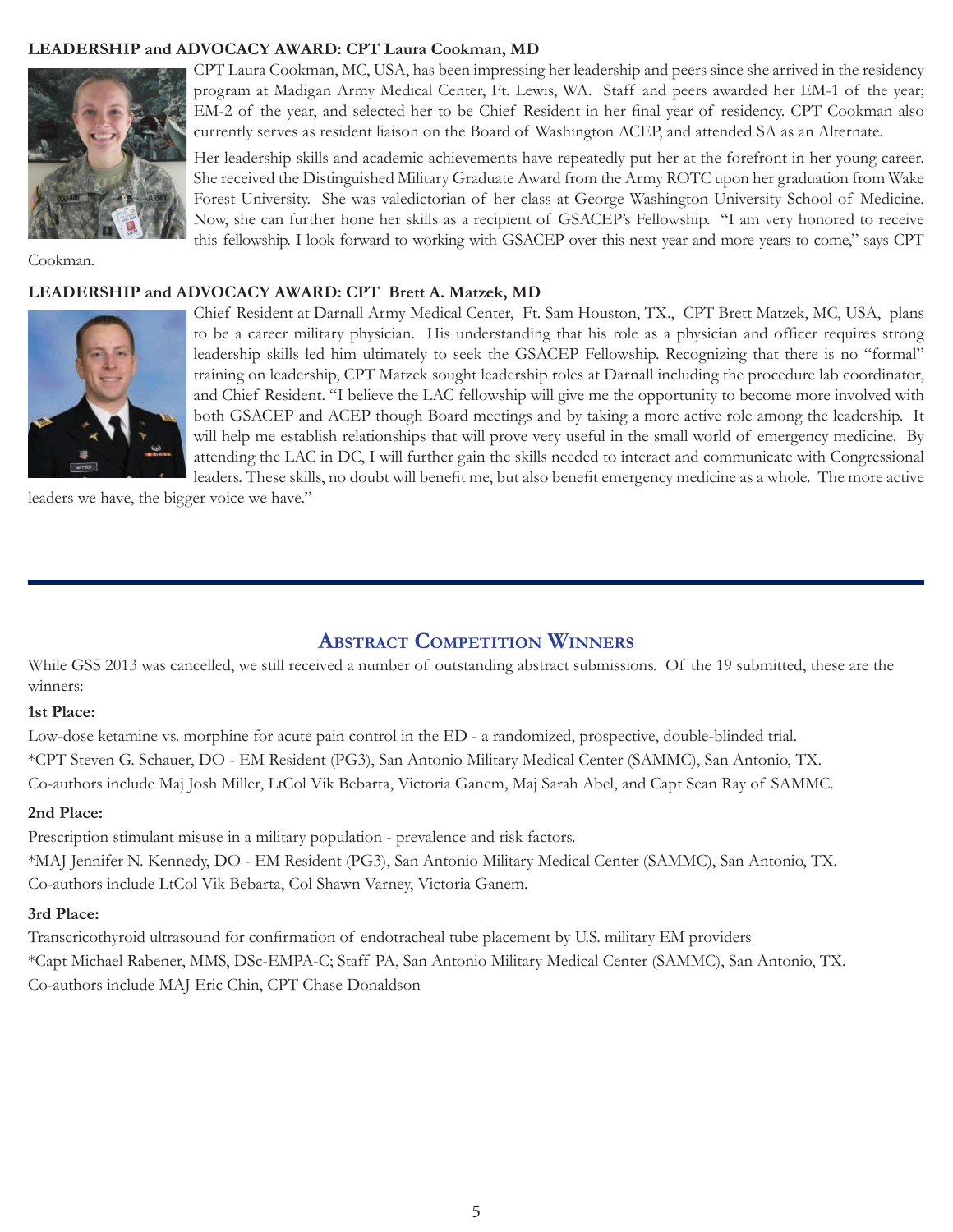# **Report from the Consultants**

#### **The State of Army Emergency Medicine**

#### By Col Ian Wedmore, MC, USA, Army Emergency Medicine Consultant to the Surgeons General.

It is unfortunate that the DOD is under the negative effects and potential stress of the sequestration as there are quite a number of good things happening in Army Emergency Medicine.

GME: Emergency Medicine remains one the most popular and competitive specialties. This year we had at least two applicants for every training spot. This includes the fact that Georgia Heath Sciences University/EAMC took an additional three candidates and CRDAMC an additional candidate. Thus, we will have 36 resident starts in 2014. Our fellowships continue to increase in number and diversity. This year we have training starts for EMS, Wilderness Medicine, Sports Medicine, and three critical care starts.

Deployments: Deployment requirements are basically steady from last year, which is down from 2 years ago when we were still involved in IZ, but still remain substantial. This is for both 62A deployments as well as for those filling 62B deployments. The good news is that almost all deployments are either 4.5 or 6 months long.

Operational Fills: For the first time this year we have had greater

ability to send new graduates to ED spots as opposed to operational positions. This is due to a number of subspecialists helping to fill the Brigade surgeon requirements. Hopefully this trend will continue and allow new graduates to spend the first year after residency in an ED before filling an operational position.

Conferences: This is the one piece of not so good news. Because of sequestration money can only be used for conference TDYs that are considered mission essential. In short, what this means is that you can really only be funded if your presenting or can somehow directly tie the conference to a wartime mission. CME is not a mission essential requirement. Any conference funding requires regional as well as OTSG and Secretary of the Army Approval. Don't ask for funding solely for CME; it will not be supported. Hopefully this will improve before too long.

Assignments: Assignments for next year are 99% complete and your RFOs should be in soon if not already. If not please contact MAJ Jason Lee, our branch manager.

#### **Air Force Update**

#### By LtCol Mark Antonacci USAF, MC, Air Force Emergency Medicine Consultant to the Surgeons General

Overall things are looking good for 2013.

Assignments: Summer assignments will be released earlier than usual this year. This is due to a software upgrade to the system AFPC use to load assignments (MilPDS). By the time this goes to print, all summer assignment notifications should be sent. If you are moving this summer and have not received your assignment notification, please contact LtCol. Glover at AFPC and me. We will actually be slightly over-manned for AF Emergency Medicine physicians once the smoke clears this summer. This makes it nice once you get to your location, but makes it a lot more challenging to get residents their base of preference.

Deployments: Despite adequate manning, we still struggled to meet our deployment requirements. We are currently still sending folks to ground taskings at Bagram, Manas, Al Udied. We have several CCATT taskings each block and now have four TCCET teams each block as well (each one with an emergency physician). And, of course, at any given time we have a number of folks supporting special ops units/missions. I expect we will continue to have at least this many taskings for the next couple rotations. One important potential change on the horizon is the projected implementation of "AEF Next." As mentioned in my last couple updates, this change (which will involve the entire Air Force) will move us from the current 1:3 deploy to dwell ratio (6 months deployed, 18 months at home) to a 1:2 deploy to dwell (6 months deployed, 1 year at home). We have had several reclamas which inevitably lead to short-notice taskings. Reclamas due to manning

I should be able to predict, but if you can foresee a potential issue please let me know as soon as possible so we do not have to task anyone at the last minute.

GME: We were again one of the most competitive AF specialties in the last JSGME Selection Board. We had 50 applicants for 34 positions (including 2 matched for Emerg. Med/Flight Med). For fellowships, we had Critical Care (2), EMS (1), Toxicology (1), and Ultrasound (1) available. We filled the 2 Critical Care and the EMS positions. I expect similar numbers and the same fellowships available for this year's GME selection board.

Conferences: As mentioned in my recent message, the conference approval process has become much stricter. I don't know how long this scrutiny of conferences will last, but I will continue to forward any conference package submitted to me for review as long as it has reasonable justification. Keep in mind that these packages are supposed to be submitted at least 90 days prior to the start of the conference. Also, remember that the package that is routed through me to the Sec. of the Air Force Administrative Assistant (SAF/AA) has nothing to do with funding. You may have additional approval processes for funding and local approval through your chain of command. Believe me, I know how painful this process is and I am looking forward to some loosening of the restrictions. I am sure we all are. At the same time, I don't expect any significant improvements in the immediate future. But check the Kx Conference webpage for the latest info.